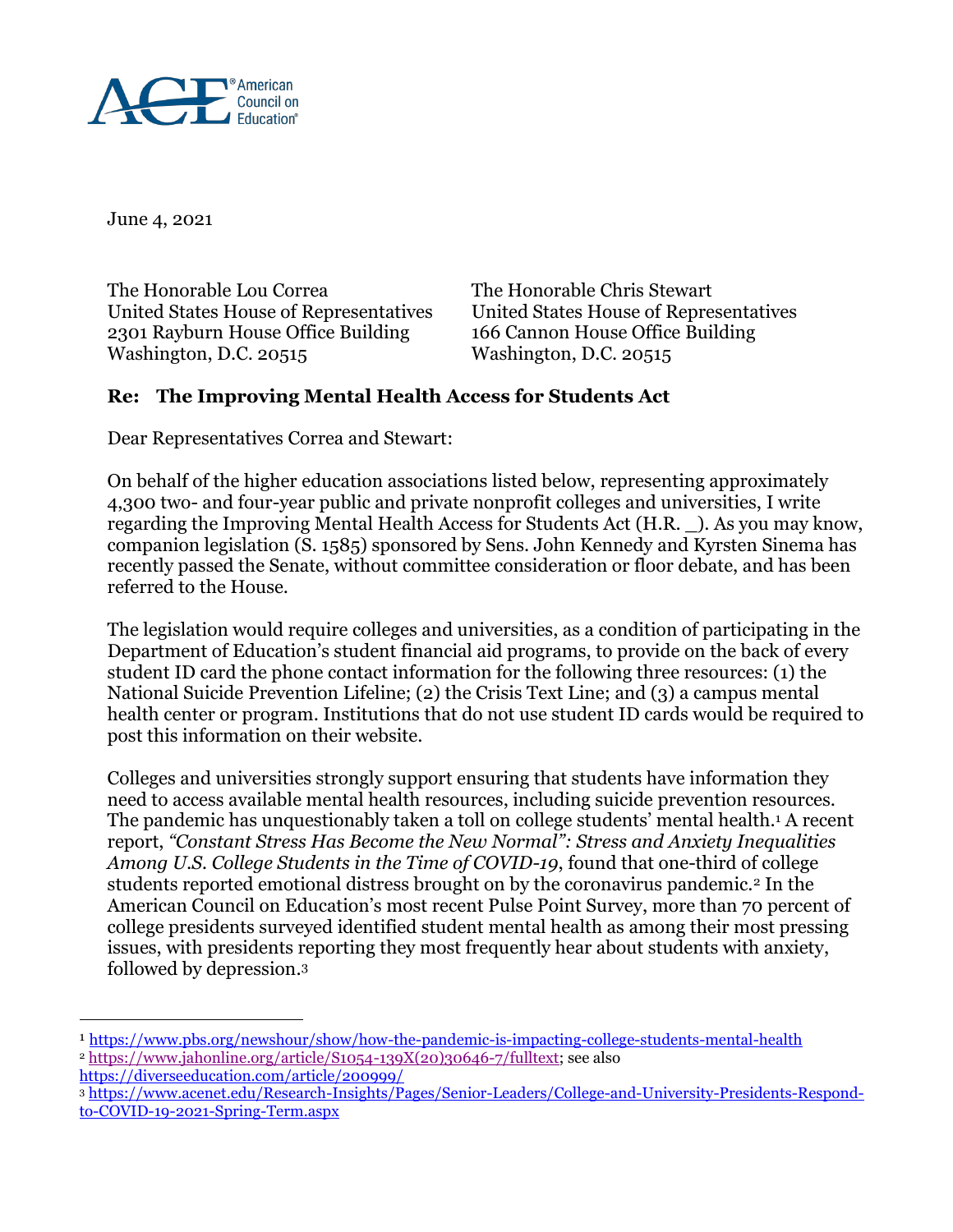While we strongly support the goal of increasing student awareness of available mental health resources, we are concerned that the legislation fails to provide campuses with sufficient flexibility in the specific resources they highlight and the manner in which they are shared with students. Without this flexibility, some institutions will be unable to meet the bill's requirements, others will be forced to make expensive or undesirable changes to their student ID cards or eliminate them entirely, and institutional efforts to provide the best possible information about available mental health resources may be undermined.

College and university student ID cards vary significantly from campus to campus in their format, usage, and purpose. For example, some student ID cards are small swipe tags or key fobs that do not have room to include three numbers. On some campuses, students need to carry their student ID with them at all times to access services and campus buildings. On others, student IDs may be distributed to only a fraction of the student population and may have little functional use other than to allow students to receive discounts from local businesses. Some campuses now provide students with the option of a smart phone app that serves as a mobile ID card. We see a trend away from physical student ID cards—the fact that some institutions would face significant expense revising their cards to meet the bill's requirements may hasten this trend, making policies dictating the information printed on these cards increasingly obsolete.

For those institutions that do provide physical student ID cards, the cards often include contact information for a variety of important resources, such as campus police, the student health center, mental health resources (either on or off-campus), suicide prevention resources (national hotlines, state hotlines, on or off-campus programs), campus sexual assault prevention and survivor resources, campus escort services for students walking alone at night, "safe ride" services for students who have been drinking, the students affairs office, confidential sexual assault survivor counseling, the Title IX coordinator, and domestic or dating violence hotline numbers. Many of these institutions would need to remove some or all of their current resources to make room for the three numbers required by the legislation. Furthermore, a number of states are considering or have already adopted state laws requiring institutions to list a mental health or suicide prevention number on their student ID cards. The legislation has the potential to undermine these carefully considered state policies, which typically provide far greater flexibility to campuses to determine the resources that will best meet the needs of their students. 4

The availability of mental health resources also varies widely between campuses. While some campuses have the resources to provide extensive, high-quality mental health counseling services for students on campus, others do not and may partner with a local community-based organization. We note that institutions that do not have a "campus mental health center or program" would be unable to meet the requirements of the legislation.

Finally, the mental health resources most beneficial to a particular student population are likely to vary across institutions. While some campuses already provide some or all three contact numbers called for in the legislation, these may not be the best resources for every

 $\overline{a}$ 

<sup>4</sup> See, for example, Maryland SB 405, 2021 and California SB 972, 2018.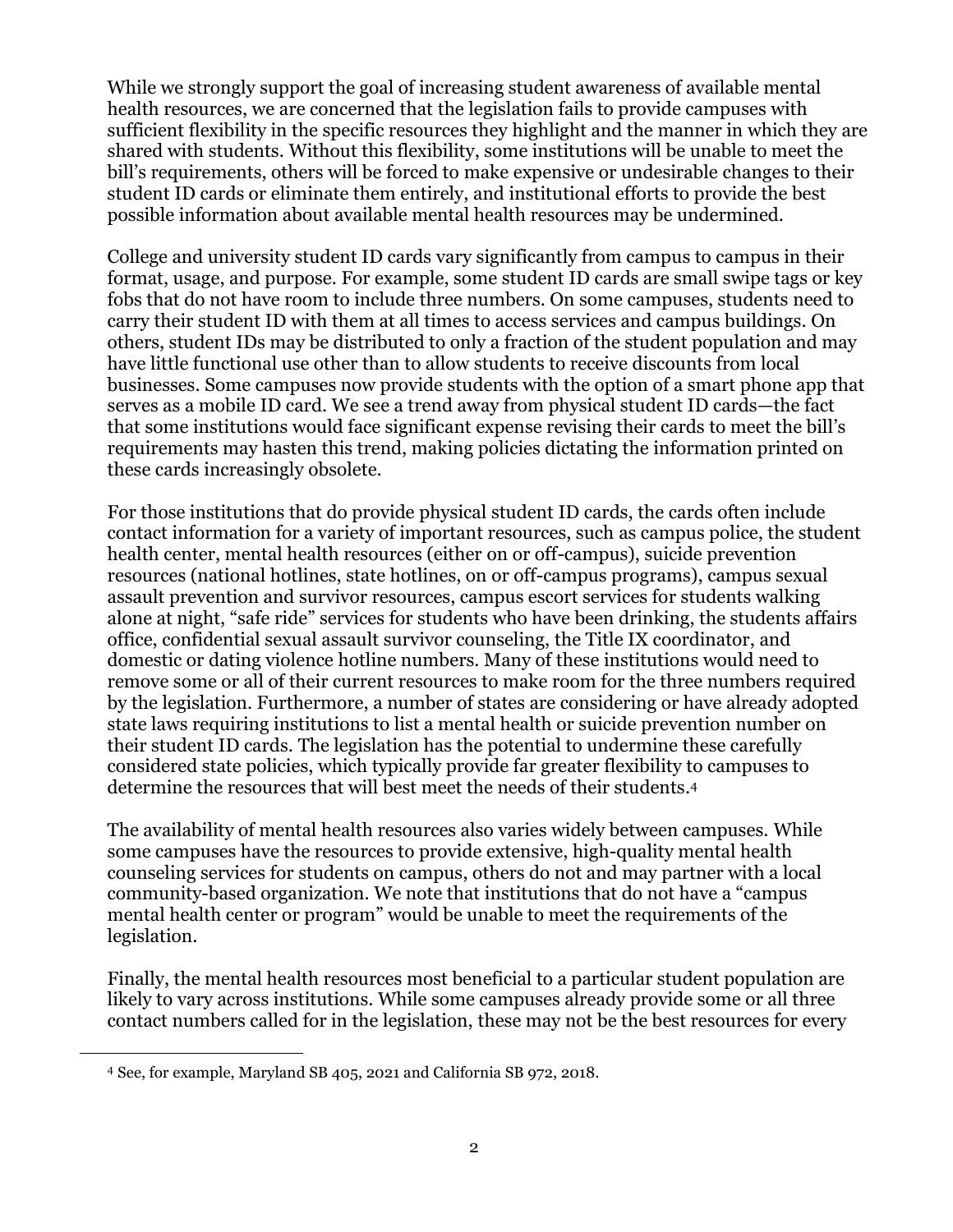campus setting. Institutions with extensive, high-quality mental health resources may prefer to steer students to their own campus programs rather than a national hotline, to ensure students receive in-person services quickly and have access to ongoing monitoring and support. These campus programs may also be aware of prior mental health challenges facing a particular student. For students at institutions that do not have these campus services, the best resource for students may be a local community-based organization, or perhaps a campus-sponsored telemental health option. Again, colleges and universities, with the advice of college counseling and mental health professionals, are in the best position to determine the mental health resources that will most effectively meet the needs of their students.

Colleges and universities strongly support ensuring that their students have the information they need to access available mental health services. For students experiencing a mental health crisis, this is literally a matter of life or death. However, prescriptive, one-size-fits-all requirements have the potential to undermine campus efforts. We would welcome the opportunity to meet with you, as well as with Chairman Bobby Scott and Ranking Member Virginia Foxx of the House Committee on Education and Labor, to address these concerns and to help ensure that students have the information they need.

Sincerely,

Filhouse

Ted Mitchell President

Cc: The Honorable Robert C. "Bobby" Scott, Chairman U.S. House Committee on Education and Labor

The Honorable Virginia Foxx, Ranking Member U.S. House Committee on Education and Labor

On behalf of:

Achieving the Dream ACPA-College Student Educators International AHEPPP: Family Engagement in Higher Education American Association of Colleges for Teacher Education American Association of Collegiate Registrars and Admissions Officers American Association of State Colleges and Universities American College Health Association American Council on Education American Dental Education Association American Indian Higher Education Consortium APPA, "Leadership in Educational Facilities" Association for Student Conduct Administration